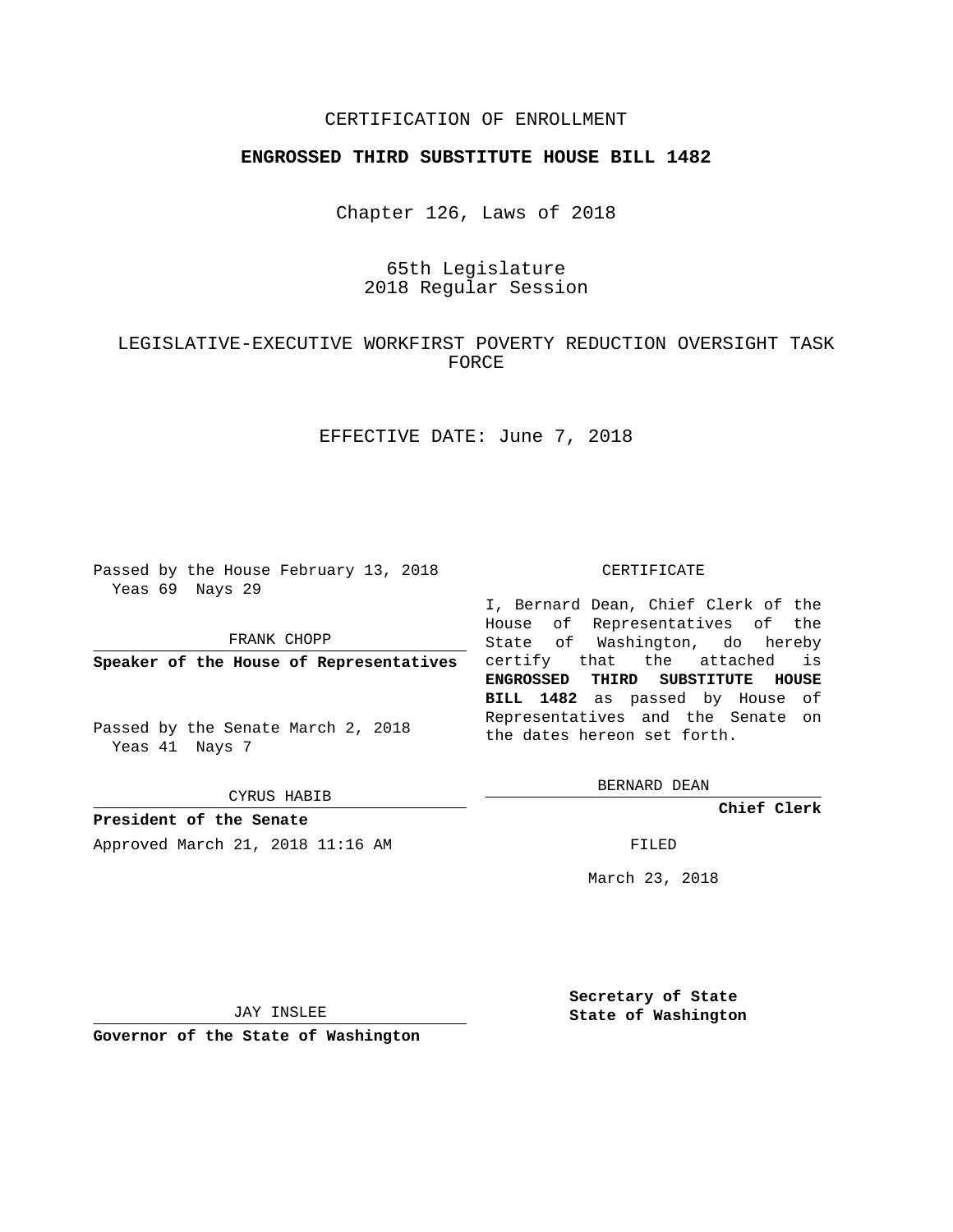### **ENGROSSED THIRD SUBSTITUTE HOUSE BILL 1482**

Passed Legislature - 2018 Regular Session

**State of Washington 65th Legislature 2018 Regular Session**

**By** House Early Learning & Human Services (originally sponsored by Representatives Sawyer, Kagi, Stambaugh, Caldier, Robinson, Springer, Hargrove, Tarleton, Ormsby, Doglio, and Stanford)

READ FIRST TIME 01/23/18.

 AN ACT Relating to establishing the legislative-executive WorkFirst poverty reduction oversight task force; amending RCW 74.08A.260 and 74.08A.341; adding new sections to chapter 74.08A RCW; 4 and creating a new section.

BE IT ENACTED BY THE LEGISLATURE OF THE STATE OF WASHINGTON:

 NEW SECTION. **Sec. 1.** The legislature finds that intergenerational poverty, which passes from parents to children, should be distinguished from situational poverty, which occurs after an event like losing employment. Intergenerational poverty can affect the lives of many future children and generations without the development of specific strategies to stop this cycle.

 The legislature finds that it is necessary to bring together state agencies and other stakeholders for the purposes of policy and program development to address intergenerational poverty and to develop specific strategies to provide families the support they need 16 to overcome a history of poverty.

 The legislature finds that the legislative-executive WorkFirst oversight task force has recommended that its scope be modified to include poverty reduction in order to provide a renewed focus on the underlying causes of intergenerational poverty in Washington. Therefore, the legislature intends to create a legislative-executive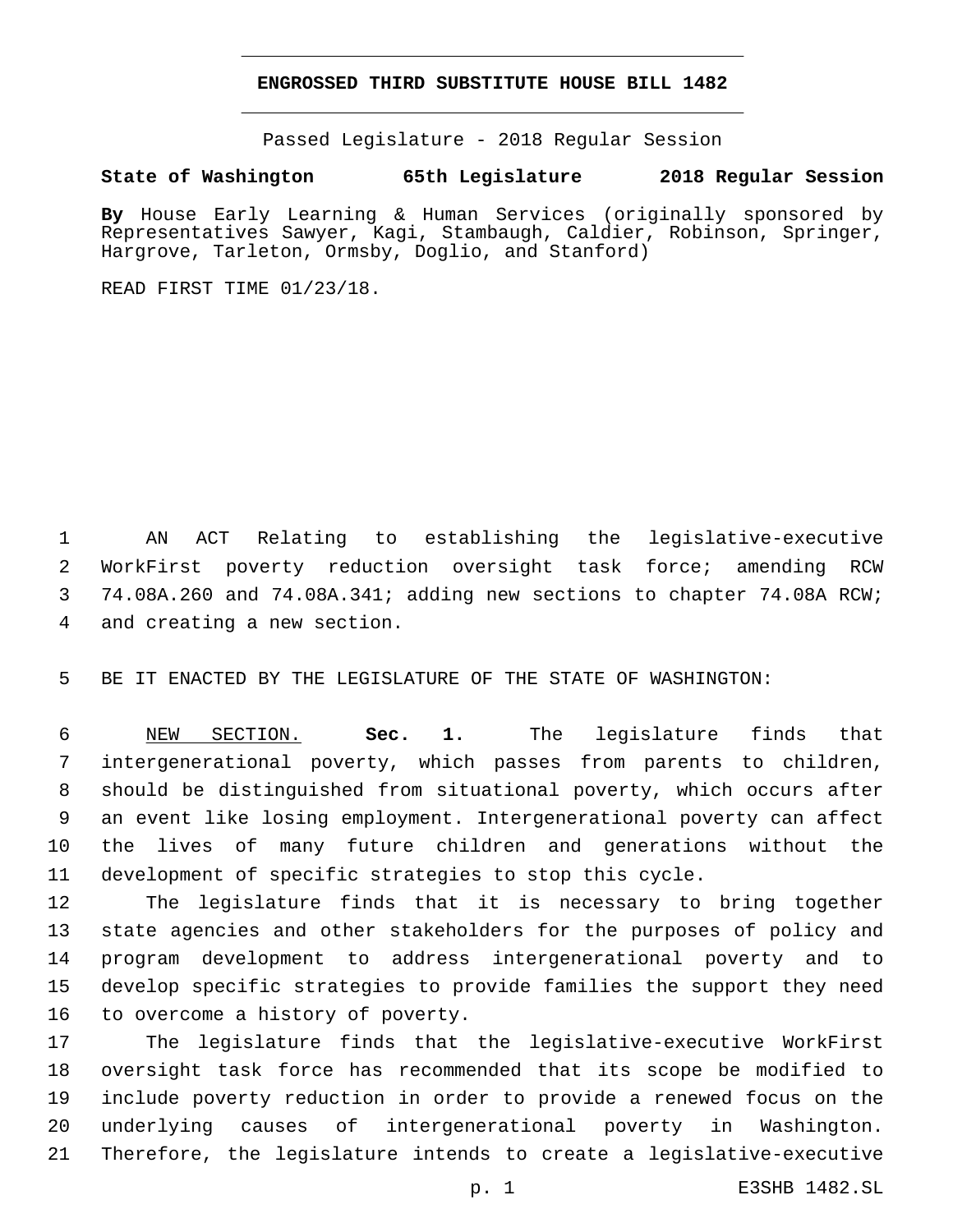WorkFirst poverty reduction oversight task force and an intergenerational poverty advisory committee in order to lay the groundwork in Washington for advancing intergenerational prosperity 4 and reducing poverty.

 NEW SECTION. **Sec. 2.** A new section is added to chapter 74.08A 6 RCW to read as follows:

 The definitions in this section apply throughout this act unless 8 the context clearly requires otherwise.

 (1) "Advisory committee" means the intergenerational poverty 10 advisory committee.

 (2) "Cycle of poverty" or "poverty cycle" means the set of factors or events by which the long-term poverty of a person is likely to continue and be experienced by each child of the person when the child becomes an adult unless there is outside intervention.

 (3) "Department" means the department of social and health 16 services.

 (4) "Intergenerational poverty" means poverty in which two or more successive generations of a family continue in the cycle of poverty and governmental dependence, and is not situational poverty.

 (5) "Partner agency" means an executive branch agency represented by a voting or nonvoting member of the task force.

 (6) "Secretary" means the secretary of the department of social 23 and health services.

 (7) "Task force" means the legislative-executive WorkFirst 25 poverty reduction oversight task force.

 NEW SECTION. **Sec. 3.** A new section is added to chapter 74.08A 27 RCW to read as follows:

 (1)(a) A legislative-executive WorkFirst poverty reduction oversight task force is established, with voting members as provided in this subsection. Task force membership shall include diverse, statewide representation and its membership shall reflect regional, racial, and cultural diversity to adequately represent the needs of 33 all children and families in the state.

 (i) The president of the senate shall appoint two members from 35 each of the two largest caucuses of the senate.

 (ii) The speaker of the house of representatives shall appoint two members from each of the two largest caucuses of the house of 38 representatives.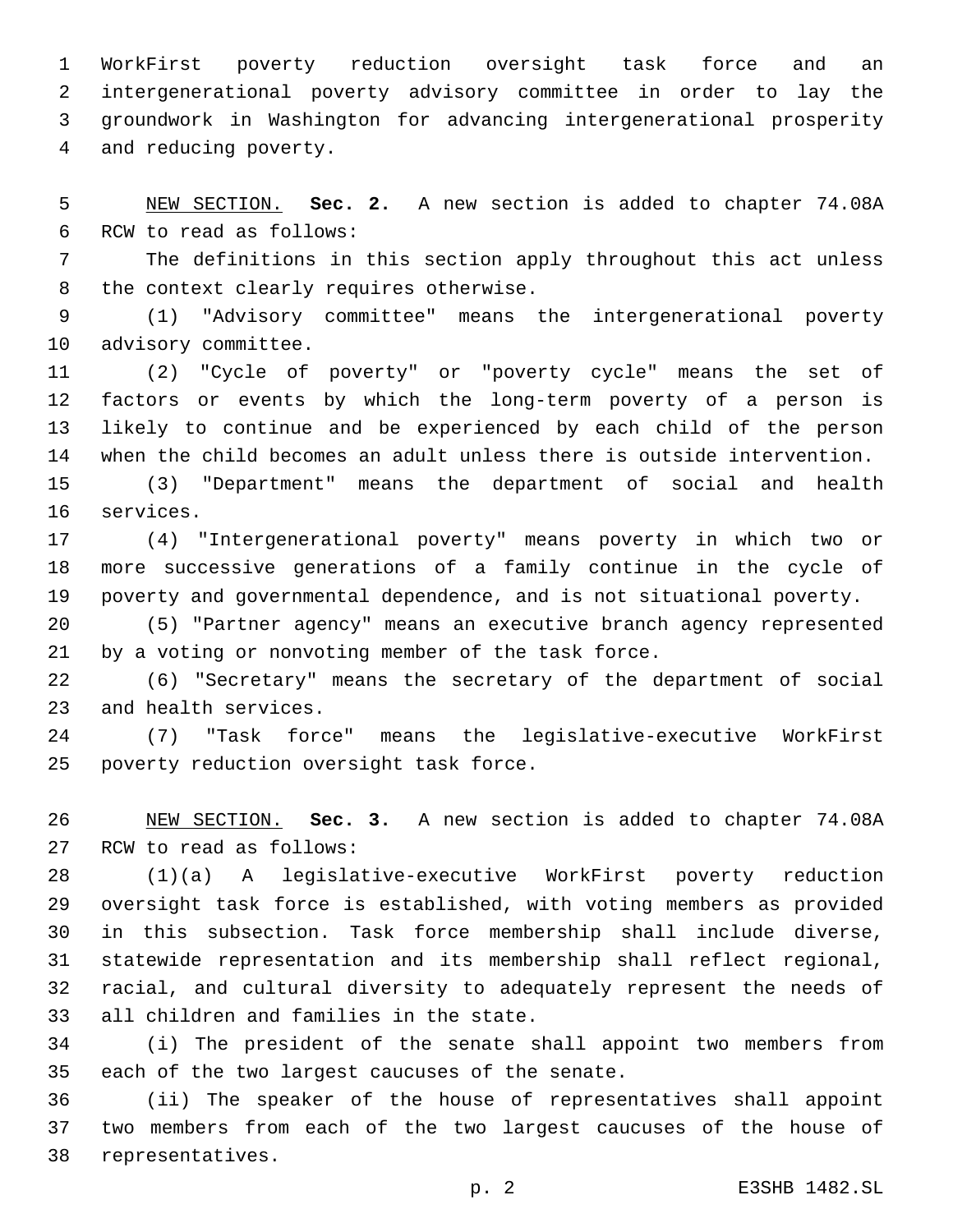(iii) The governor shall appoint eight members representing the following agencies: The department of social and health services; the department of children, youth, and families; the department of commerce; the employment security department; the office of the superintendent of public instruction; the department of health; the department of corrections; and the state board for community and 7 technical colleges.

 (b) The task force shall choose its cochairs, one from among the legislative members and one from among the executive branch members. The secretary of the department of social and health services shall 11 convene the initial meeting of the task force.

 (2) The governor shall appoint five nonvoting members to the task 13 force representing the:

14 (a) Commission on African-American affairs;

15 (b) State commission on Hispanic affairs;

(c) State commission on Asian Pacific American affairs;

17 (d) Governor's office of Indian affairs; and

18 (e) Office of financial management.

 (3) The cochairs of the intergenerational poverty advisory committee created in section 4 of this act shall serve as nonvoting 21 members of the task force.

(4) The task force shall:22

 (a) Oversee the partner agencies' operation of the WorkFirst program and temporary assistance for needy families program to ensure that the programs are achieving desired outcomes for their clients;

 (b) Determine evidence-based outcome measures for the WorkFirst program, including measures related to equitably serving the needs of historically underrepresented populations, such as English language learners, immigrants, refugees, and other diverse communities;

 (c) Develop accountability measures for WorkFirst recipients and the state agencies responsible for their progress toward self-32 sufficiency;

 (d) Collaborate with the advisory committee created in section 4 of this act to develop and monitor strategies to prevent and address adverse childhood experiences and reduce intergenerational poverty;

 (e) Seek input on best practices for poverty reduction from service providers, community-based organizations, legislators, state agencies, stakeholders, the business community, and subject matter 39 experts;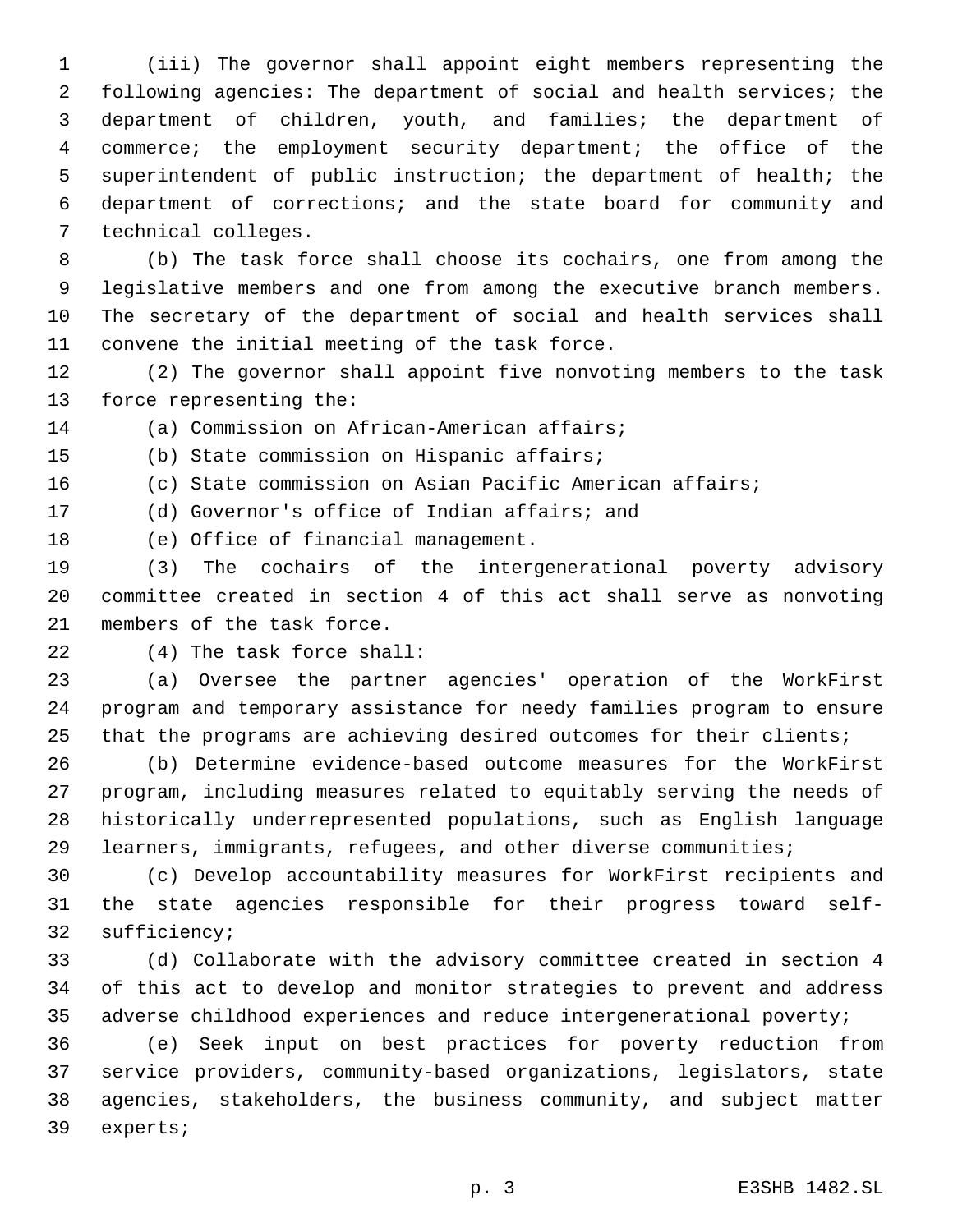(f) Collaborate with partner agencies and the advisory committee to analyze available data and information regarding intergenerational poverty in the state, with a primary focus on data and information regarding children who are at risk of continuing the cycle of poverty 5 and welfare dependency unless outside intervention occurs; and

 (g) Recommend policy actions to the governor and the legislature to effectively reduce intergenerational poverty and promote and 8 encourage self-sufficiency.

 (5)(a) The task force shall direct the department of social and health services to develop a five-year plan to reduce intergenerational poverty and promote self-sufficiency, subject to oversight and approval by the task force. Upon approval by the task force, the department must submit the plan to the governor and the appropriate committees of the legislature by December 1, 2019.

 (b) The task force shall review the five-year plan by December 1, 2024, and shall direct the department to update the plan as 17 determined necessary by the task force.

 (6) The partner agencies must provide the task force with regular 19 reports on:

 (a) The partner agencies' progress toward meeting the outcome and performance measures established under this section;

 (b) Caseload trends and program expenditures, and the impact of those trends and expenditures on client services, including services 24 to historically underrepresented populations; and

 (c) The characteristics of families who have been unsuccessful on the temporary assistance for needy families program and have lost their benefits either through sanction or the sixty-month time limit.

 (7) Staff support for the task force, including administration of task force meetings, must be provided by the state agency members of the task force. Additional staff support for legislative members of the task force must be provided by senate committee services and the house of representatives office of program research.

 (8) During its tenure, the state agency members of the task force shall respond in a timely manner to data requests from the cochairs.

 (9) Legislative members of the task force are reimbursed for travel expenses in accordance with RCW 44.04.120. Nonlegislative members are not entitled to be reimbursed for travel expenses if they are elected officials or participating on behalf of an employer, governmental entity, or other organization. Any reimbursement for other nonlegislative members is subject to chapter 43.03 RCW.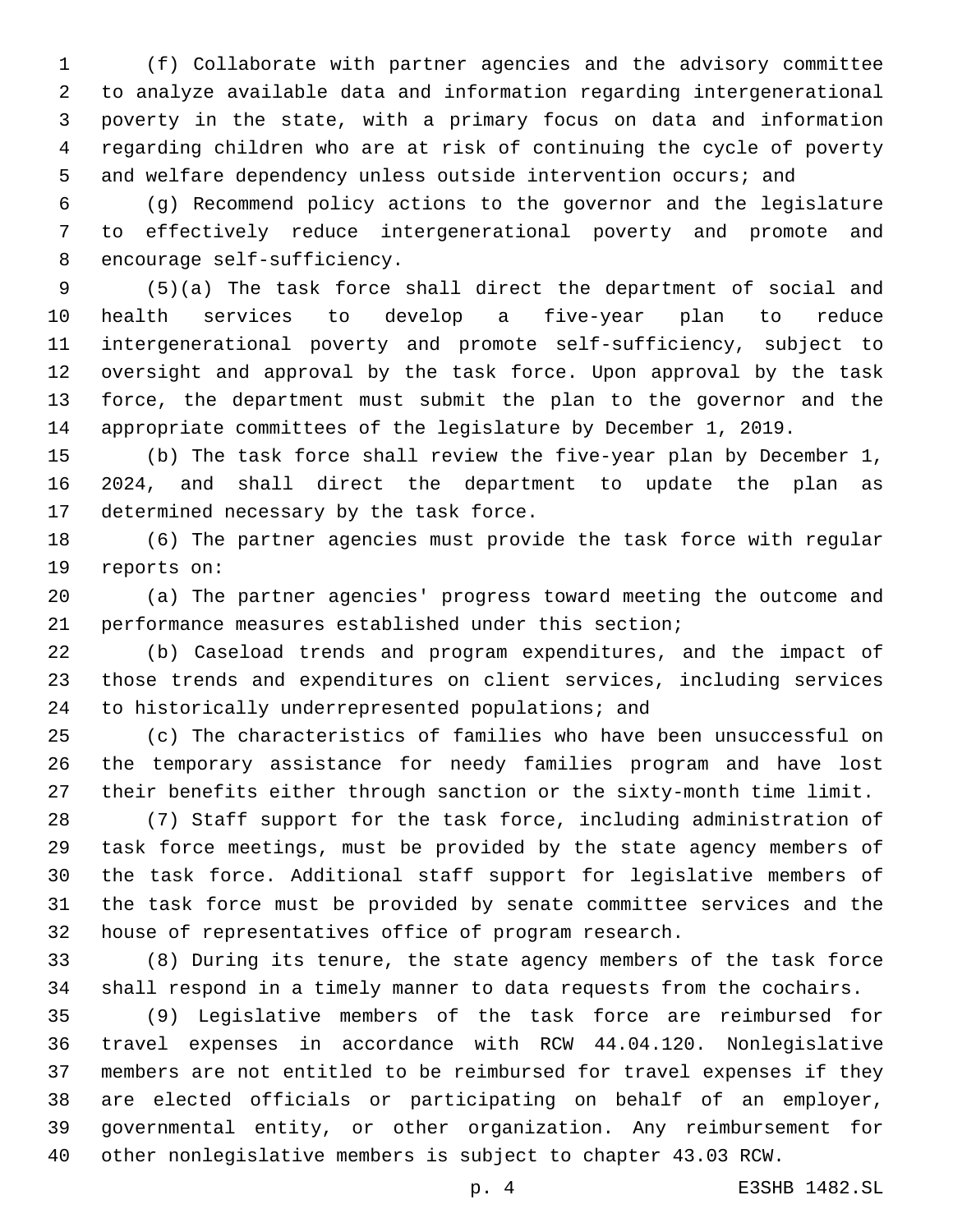1 NEW SECTION. **Sec. 4.** A new section is added to chapter 74.08A 2 RCW to read as follows:

3 (1) To assist the task force established in section 3 of this 4 act, there is created the intergenerational poverty advisory 5 committee.

 (2) The advisory committee must include diverse, statewide representation from public, nonprofit, and for-profit entities. The committee membership must reflect regional, racial, and cultural diversity to adequately represent the needs of all children and 10 families in the state.

11 (3) Members of the advisory committee are appointed by the 12 secretary, with the approval of the task force.

13 (4) The advisory committee must include representatives from:

14 (a) Advocacy groups that focus on childhood poverty issues;

15 (b) Advocacy groups that focus on education and early childhood 16 education issues;

17 (c) Academic experts in childhood poverty, education, or early 18 childhood education issues;

19 (d) Faith-based organizations that address childhood poverty, 20 education, or early childhood education issues;

21 (e) Tribal governments;

22 (f) Families impacted by poverty;

23 (g) Local government representatives that address childhood 24 poverty or education issues;

25 (h) The business community;

26 (i) A subject matter expert in infant mental health;

27 (j) The department of children, youth, and families; and

28 (k) The department.

 (5) Each member of the advisory committee is appointed for a four-year term unless a member is appointed to complete an unexpired term. The secretary may adjust the length of term at the time of appointment or reappointment so that approximately one-half of the 33 advisory committee is appointed every two years.

34 (6) The secretary may remove an advisory committee member:

35 (a) If the member is unable or unwilling to carry out the 36 member's assigned responsibilities; or

37 (b) For good cause.

38 (7) If a vacancy occurs in the advisory committee membership for 39 any reason, a replacement may be appointed for the unexpired term.

p. 5 E3SHB 1482.SL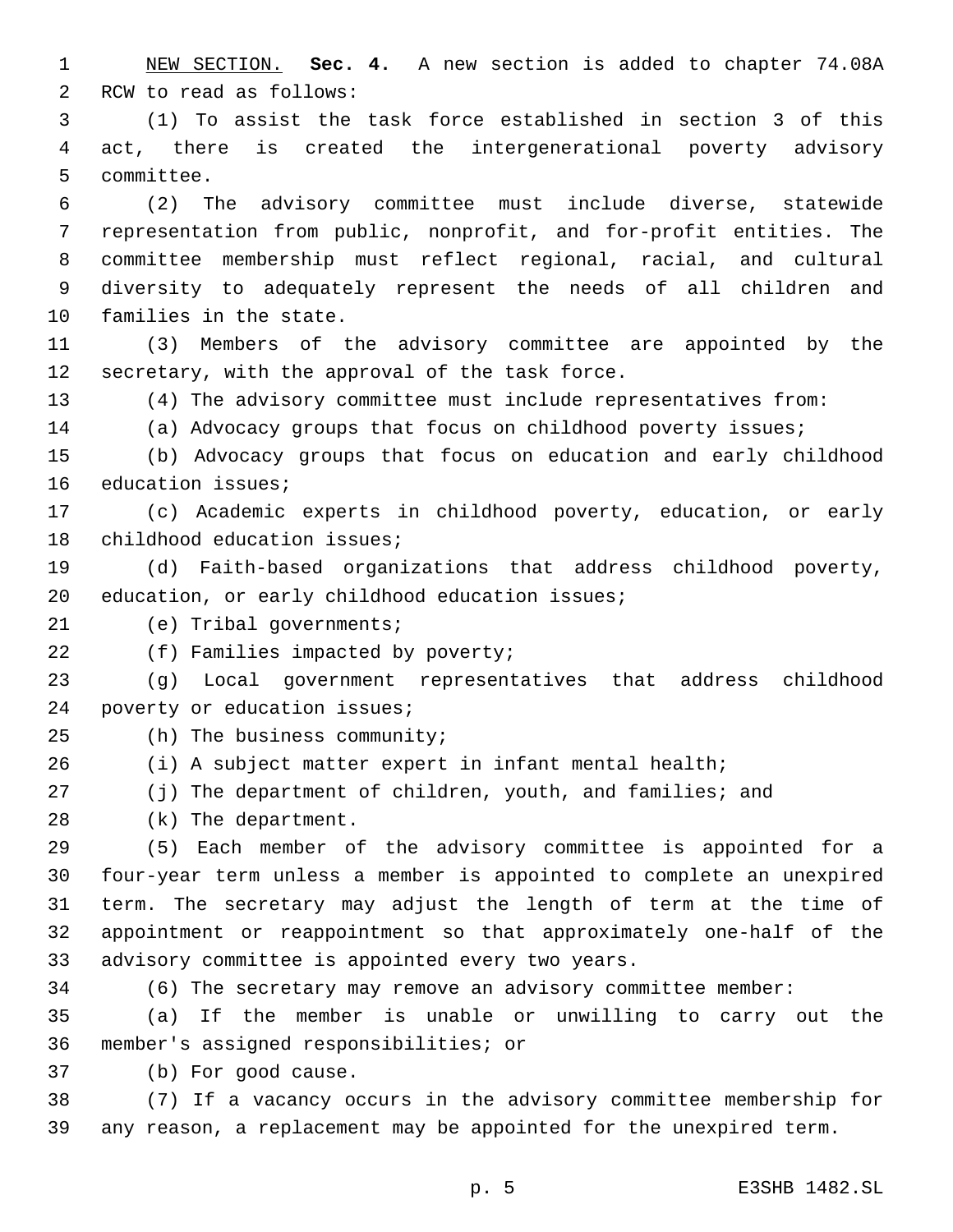(8) The advisory committee shall choose cochairs from among its membership. The secretary shall convene the initial meeting of the 3 advisory committee.

 (9) A majority of the advisory committee constitutes a quorum of the advisory committee at any meeting and the action of the majority of members present is the action of the advisory committee.

(10) The advisory committee shall:7

 (a) Meet quarterly at the request of the task force cochairs or 9 the cochairs of the advisory committee;

 (b) Make recommendations to the task force on how the task force and the state can effectively address the needs of children affected by intergenerational poverty and achieve the purposes and duties of the task force as described in section 3 of this act;

 (c) Ensure that the advisory committee's recommendations to the 15 task force are supported by verifiable data; and

 (d) Gather input from diverse communities about the impact of intergenerational poverty on outcomes such as education, health care, employment, involvement in the child welfare system, and other 19 related areas.

 (11) The department shall provide staff support to the advisory committee and shall endeavor to accommodate the participation needs of its members. Accommodations may include considering the location and time of committee meetings, making options available for remote participation by members, and convening meetings of the committee in locations with proximity to available child care whenever feasible.

 (12) Members of the advisory committee may receive reimbursement for travel expenses in accordance with RCW 43.03.050 and 43.03.060.

 **Sec. 5.** RCW 74.08A.260 and 2017 3rd sp.s. c 21 s 1 are each amended to read as follows:29

 (1) Each recipient shall be assessed after determination of program eligibility and before referral to job search. Assessments shall be based upon factors that are critical to obtaining employment, including but not limited to education, availability of child care, history of family violence, history of substance abuse, and other factors that affect the ability to obtain employment. Assessments may be performed by the department or by a contracted entity. The assessment shall be based on a uniform, consistent, transferable format that will be accepted by all agencies and 39 organizations serving the recipient.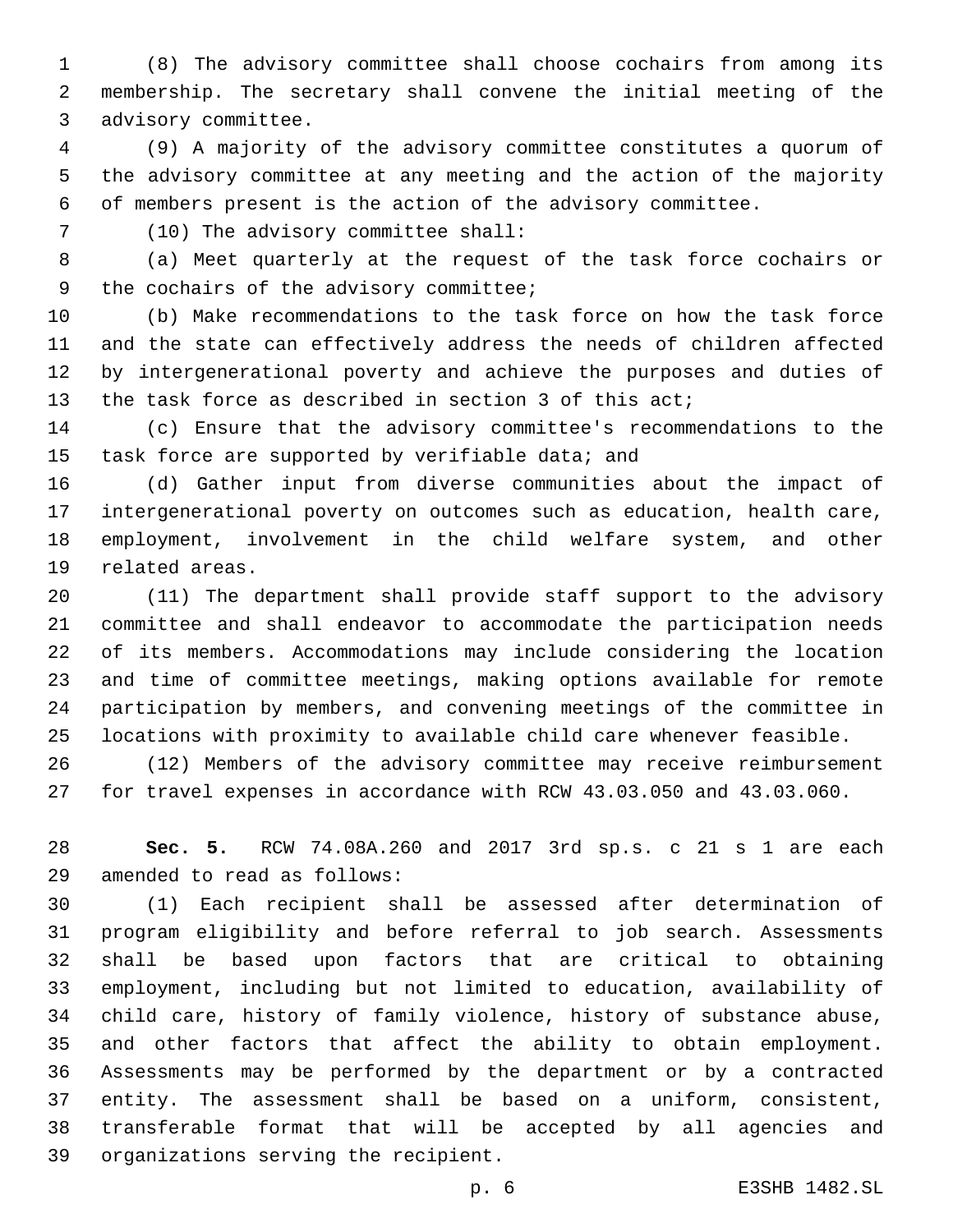(2) Based on the assessment, an individual responsibility plan shall be prepared that: (a) Sets forth an employment goal and a plan for maximizing the recipient's success at meeting the employment goal; (b) considers WorkFirst educational and training programs from which the recipient could benefit; (c) contains the obligation of the recipient to participate in the program by complying with the plan; (d) moves the recipient into full-time WorkFirst activities as quickly as possible; and (e) describes the services available to the recipient either during or after WorkFirst to enable the recipient to obtain and keep employment and to advance in the workplace and increase the recipient's wage earning potential over time.

 (3) Recipients who are not engaged in work and work activities, and do not qualify for a good cause exemption under RCW 74.08A.270, shall engage in self-directed service as provided in RCW 74.08A.330.

 (4) If a recipient refuses to engage in work and work activities required by the department, the family's grant shall be reduced by the recipient's share, and may, if the department determines it 18 appropriate, be terminated.

 (5) The department may waive the penalties required under subsection (4) of this section, subject to a finding that the recipient refused to engage in work for good cause provided in RCW 22 74.08A.270.

 (6) In consultation with the recipient, the department or contractor shall place the recipient into a work activity that is available in the local area where the recipient resides.

 (7) Assessments conducted under this section shall include a consideration of the potential benefit to the recipient of engaging in financial literacy activities. The department shall consider the options for financial literacy activities available in the community, including information and resources available through the financial education public-private partnership created under RCW 28A.300.450. The department may authorize up to ten hours of financial literacy activities as a core activity or an optional activity under 34 WorkFirst.

 $(8)((\{a\}))$  Subsections (2) through (6) of this section are suspended for a recipient who is a parent or other relative personally providing care for a child under the age of two years. This suspension applies to both one and two parent families. However, both parents in a two-parent family cannot use the suspension during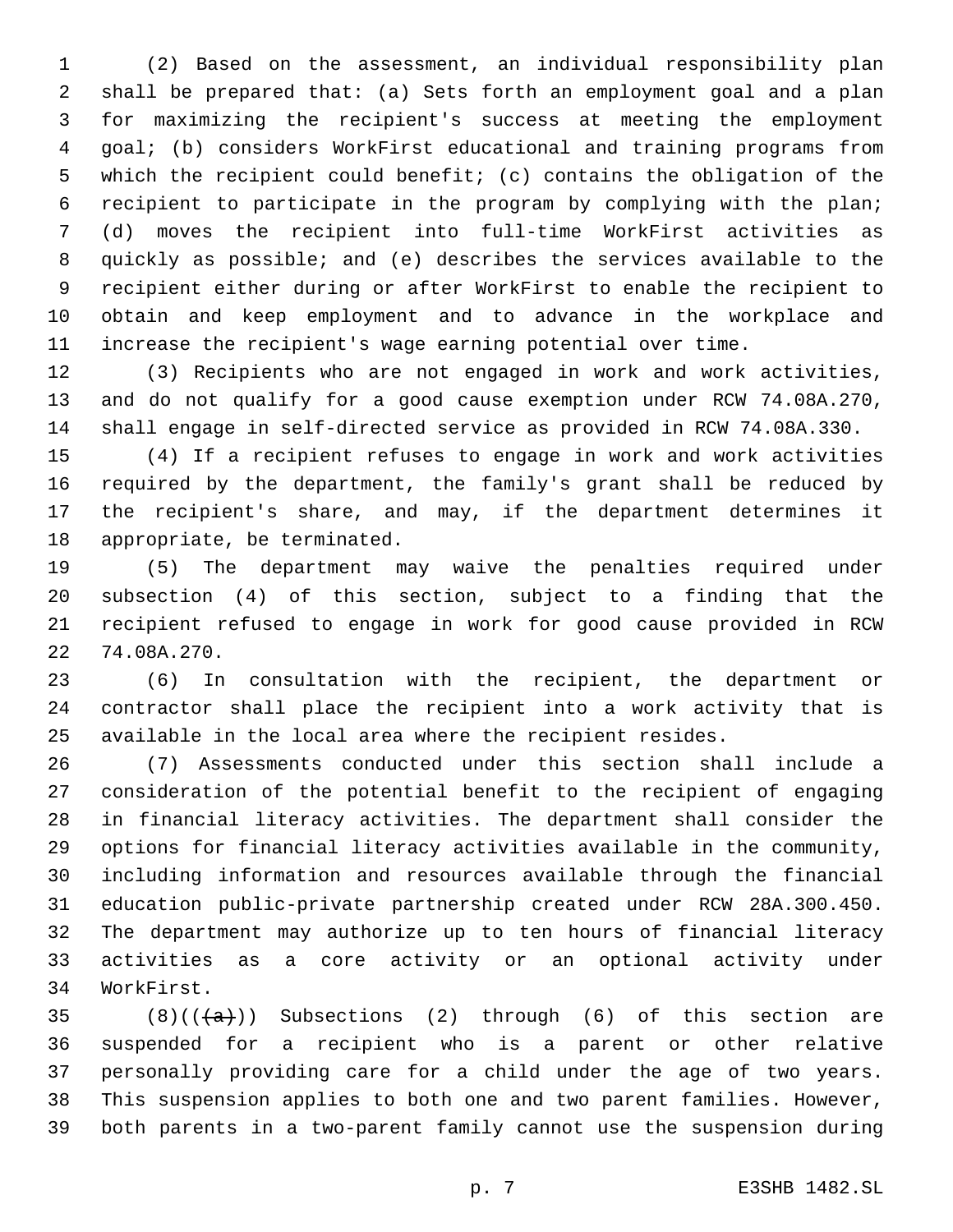1 the same month. Nothing in this subsection shall prevent a recipient 2 from participating in the WorkFirst program on a voluntary basis.

 (((b)(i) The period of suspension of work activities under this subsection provides an opportunity for the legislative and executive branches to oversee redesign of the WorkFirst program. To realize this opportunity, both during the period of suspension and following reinstatement of work activity requirements as redesign is being implemented, a legislative-executive WorkFirst oversight task force is established, with members as provided in this subsection (8)(b).

10 (ii) The president of the senate shall appoint two members from 11 each of the two largest caucuses of the senate.

12 (iii) The speaker of the house of representatives shall appoint 13 two members from each of the two largest caucuses of the house of 14 representatives.

15 (iv) The governor shall appoint members representing the 16 department of social and health services, the department of early 17 learning, the department of commerce, the employment security 18 department, the office of financial management, and the state board 19 for community and technical colleges.

20  $\{v\}$  The task force shall choose cochairs, one from among the 21 legislative members and one from among the executive branch members. 22 The legislative members shall convene the initial meeting of the task 23 force.

 $24 \left( e \right)$  The task force shall:

  $(i)$  Oversee the partner agencies' implementation of the redesign of the WorkFirst program and operation of the temporary assistance for needy families program to ensure that the programs are achieving 28 desired outcomes for their clients;

 (ii) Determine evidence-based outcome measures for the WorkFirst program, including measures related to equitably serving the needs of historically underrepresented populations, such as English language 32 <del>learners, immigrants, refugees, and other diverse communities;</del>

33 (iii) Develop accountability measures for WorkFirst recipients 34 and the state agencies responsible for their progress toward self-35 sufficiency;

36 (iv) Make recommendations to the governor and the legislature 37 regarding:

38 (A) Policies to improve the effectiveness of the WorkFirst 39 program over time;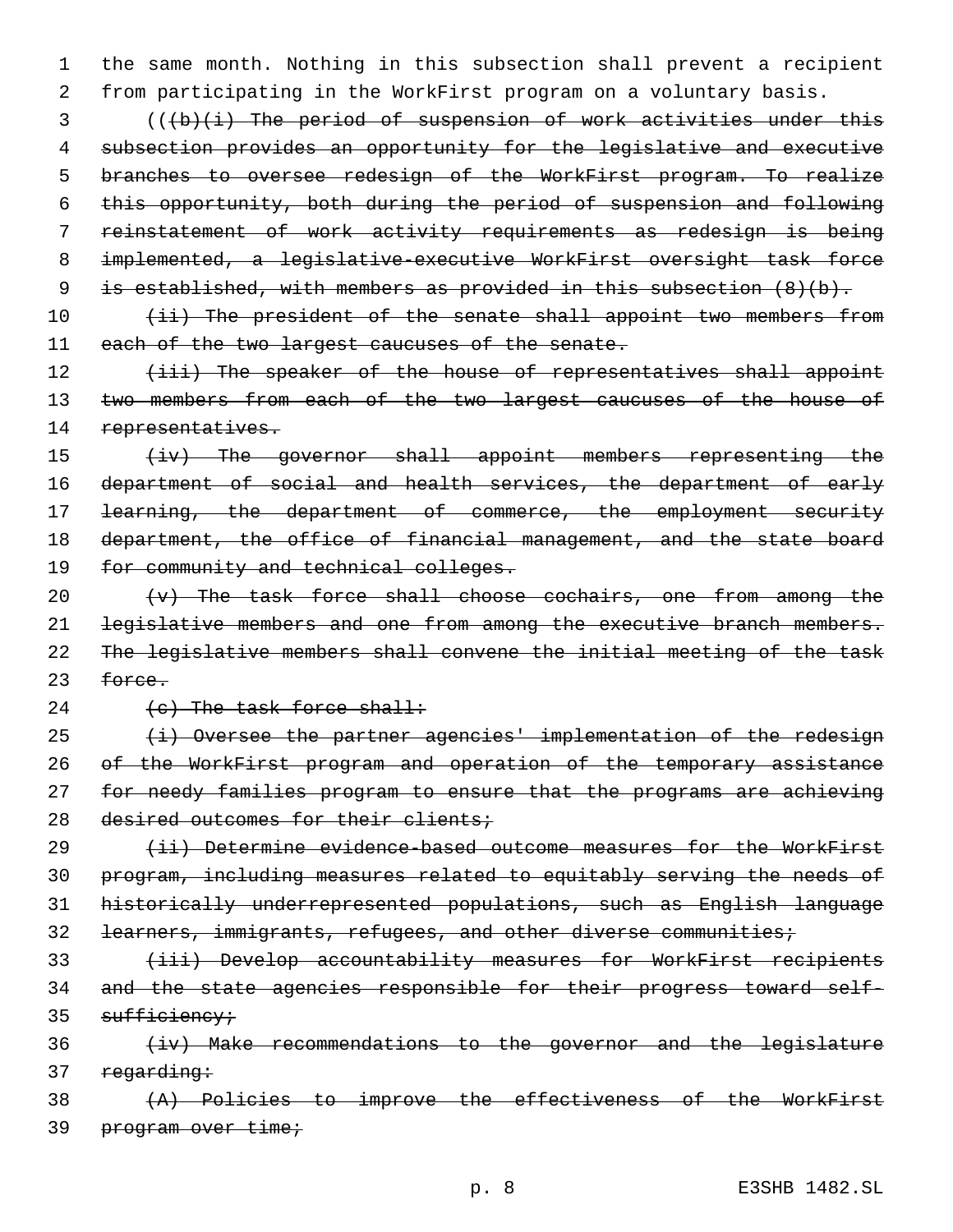- 1 (B) Early identification of those recipients most likely to 2 experience long stays on the program and strategies to improve their 3 ability to achieve progress toward self-sufficiency; and
- 4 (C) Necessary changes to the program, including taking into 5 account federal changes to the temporary assistance for needy 6 families program.
- 7 (d) The partner agencies must provide the task force with regular 8 reports on:
- 9 (i) The partner agencies' progress toward meeting the outcome and 10 performance measures established under (c) of this subsection;
- 11 (ii) Caseload trends and program expenditures, and the impact of 12 those trends and expenditures on client services, including services 13 to historically underrepresented populations; and
- 14 (iii) The characteristics of families who have been unsuccessful 15 on the program and have lost their benefits either through sanction 16 or the sixty-month time limit.
- 17 (e) Staff support for the task force must be provided by senate 18 committee services, the house of representatives office of program 19 research, and the state agency members of the task force.
- 20 (f) The task force shall meet on a quarterly basis beginning 21 September 2011, or as determined necessary by the task force 22 eochairs.
- $\{g\}$  During its tenure, the state agency members of the task force 24 shall respond in a timely manner to data requests from the  $25$  cochairs.)
- 26 **Sec. 6.** RCW 74.08A.341 and 2012 c 217 s 1 are each amended to read as follows:27
- 28 The department of social and health services shall operate the 29 Washington WorkFirst program authorized under RCW 74.08A.210 through 30 74.08A.330, 43.330.145, ((43.215.545)) 43.216.710, and 74.25.040, and 31 chapter 74.12 RCW within the following constraints:
- 32 (1) The program shall be operated within amounts appropriated by 33 the legislature and consistent with policy established by the 34 legislature to achieve self-sufficiency through work and the 35 following additional outcomes:
- 36 (a) Recipients' economic status is improving through wage 37 progression, job retention, and educational advancement;
- 38 (b) Recipients' status regarding housing stability, medical and 39 behavioral health, and job readiness is improving;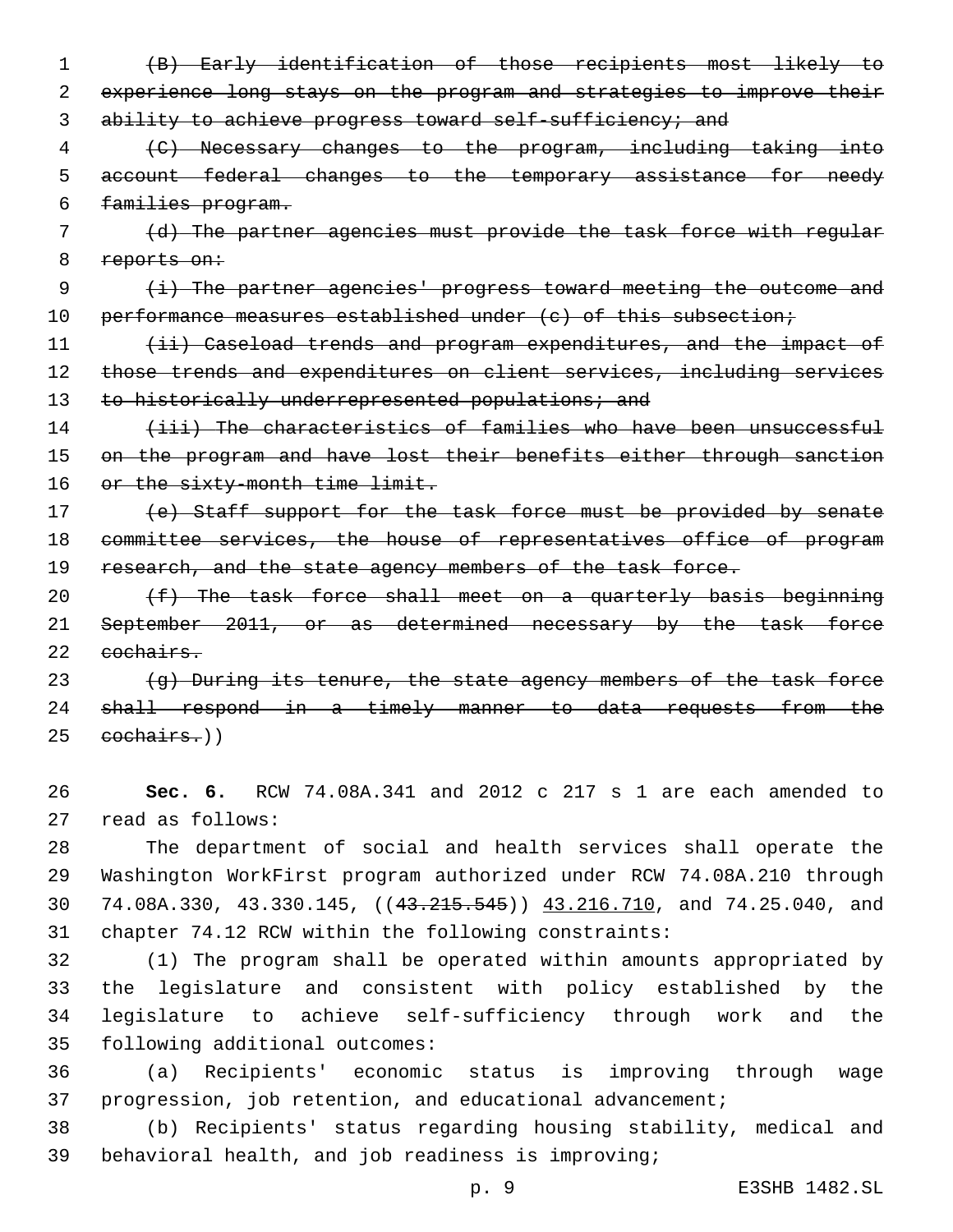(c) The well-being of children whose caretaker is receiving benefits on their behalf is improving with respect to child welfare 3 and educational achievement.

 (2)(a) The department shall create a budget structure that allows for more transparent tracking of program spending. The budget structure shall outline spending for the following: Temporary assistance for needy family grants, working connections child care, WorkFirst activities and administration of the program.

 (b) Each biennium, the department shall establish a biennial spending plan, using the budget structure created in (a) of this subsection, for this program and submit the plan to the legislative fiscal committees and the legislative-executive WorkFirst poverty 13 reduction oversight task force no later than July 1st of every odd- numbered year, beginning on July 1, 2013. The department shall update the legislative fiscal committees and the task force on the spending plan if modifications are made to the plan previously submitted to the legislature and the task force for that biennium.

 (c) The department also shall provide expenditure reports to the fiscal committees of the legislature and the legislative-executive WorkFirst poverty reduction oversight task force beginning September 1, 2012, and on a quarterly basis thereafter. If the department determines, based upon quarterly expenditure reports, that expenditures will exceed funding at the end of the fiscal year, the department shall take those actions necessary to ensure that services provided under this chapter are available only to the extent of and consistent with appropriations in the operating budget and policy established by the legislature following notification provided in (b) 28 of this subsection.

 (3) No more than fifteen percent of the temporary assistance for needy families block grant, the federal child care funds, and qualifying state expenditures may be spent for administrative purposes. For purposes of this subsection, "administrative purposes" does not include expenditures for information technology and computerization needed for tracking and monitoring required by P.L. 104-193.35

 (4) The department shall expend funds appropriated for work activities, as defined in RCW 74.08A.250, or for other services provided to WorkFirst recipients, as authorized under RCW 74.08A.290.

> Passed by the House February 13, 2018. Passed by the Senate March 2, 2018.